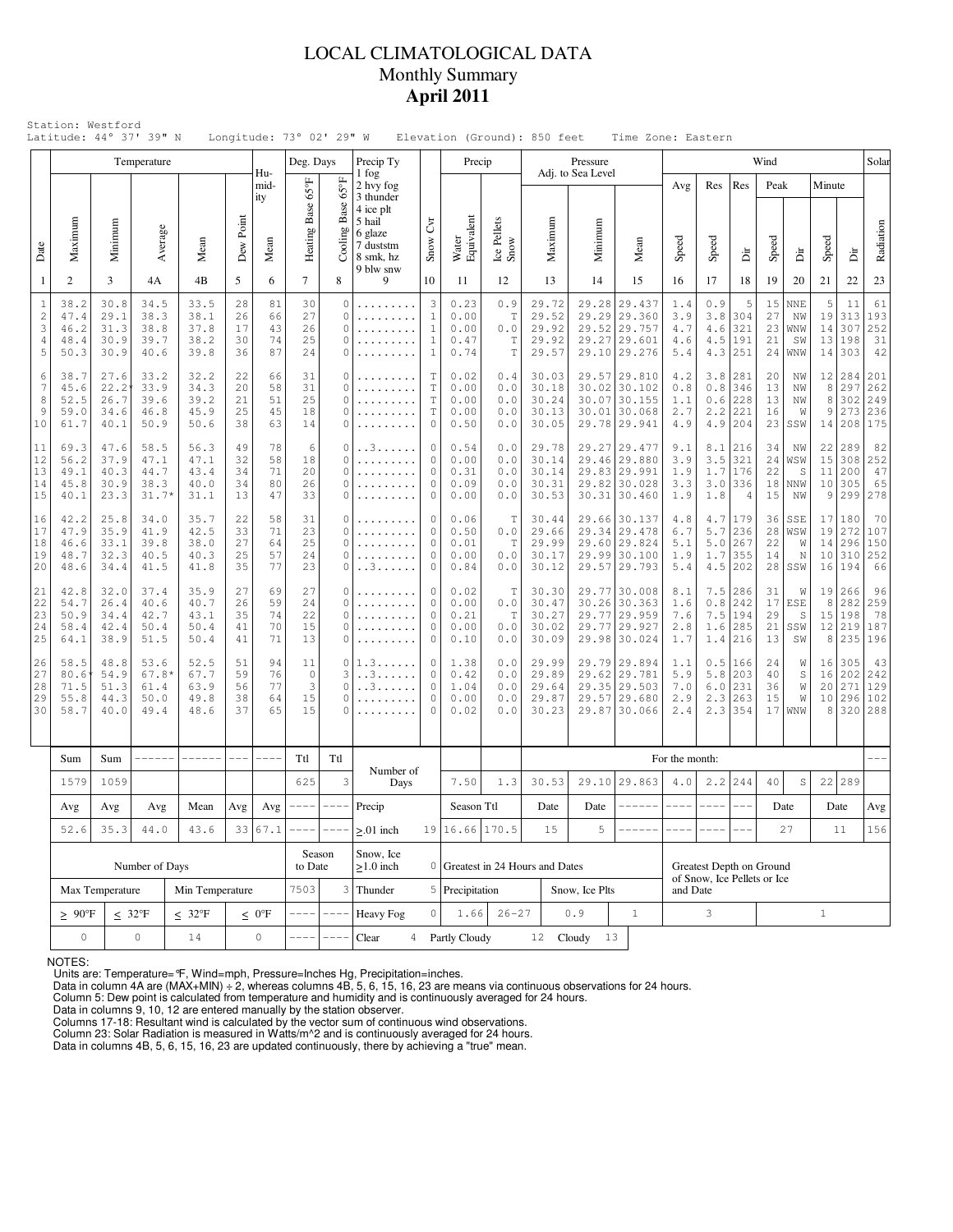# OBSERVATIONS AT 3-HOUR INTERVALS **April 2011: Westford**

|                                                           |                                                      |                                                                                           |                                                              |                                              |                                              |                                                       |                                                  | Wind                                                                                         |                                                                                                                                                                                      |                                                               |                                                                                                 |                                                              |                                              |                                              |                                                                   |                                                                               | Wind                                                                         |                                                                 |                                              |                                                                                               |                                                              |                                              |                                              |                                                                                |                                              | Wind                                                                     |                                                                                                              |
|-----------------------------------------------------------|------------------------------------------------------|-------------------------------------------------------------------------------------------|--------------------------------------------------------------|----------------------------------------------|----------------------------------------------|-------------------------------------------------------|--------------------------------------------------|----------------------------------------------------------------------------------------------|--------------------------------------------------------------------------------------------------------------------------------------------------------------------------------------|---------------------------------------------------------------|-------------------------------------------------------------------------------------------------|--------------------------------------------------------------|----------------------------------------------|----------------------------------------------|-------------------------------------------------------------------|-------------------------------------------------------------------------------|------------------------------------------------------------------------------|-----------------------------------------------------------------|----------------------------------------------|-----------------------------------------------------------------------------------------------|--------------------------------------------------------------|----------------------------------------------|----------------------------------------------|--------------------------------------------------------------------------------|----------------------------------------------|--------------------------------------------------------------------------|--------------------------------------------------------------------------------------------------------------|
| Hour                                                      | Sunshine                                             | Pressure                                                                                  | Rainfall<br>rate                                             | Temperature                                  | Dew Point                                    | Humidity                                              | Direction                                        | Speed                                                                                        | Gust                                                                                                                                                                                 | Sunshine                                                      | Pressure                                                                                        | Rainfall<br>rate                                             | Temperature                                  | Dew Point                                    | Humidity                                                          | Direction                                                                     | Speed                                                                        | Gust                                                            | Sunshine                                     | Pressure                                                                                      | Rainfall<br>rate                                             | Temperature                                  | Dew Point                                    | Humidity                                                                       | Direction                                    | Speed                                                                    | Gust                                                                                                         |
|                                                           |                                                      |                                                                                           |                                                              | APR 01                                       |                                              |                                                       |                                                  |                                                                                              |                                                                                                                                                                                      |                                                               |                                                                                                 |                                                              | APR 02                                       |                                              |                                                                   |                                                                               |                                                                              |                                                                 |                                              |                                                                                               |                                                              | APR 03                                       |                                              |                                                                                |                                              |                                                                          |                                                                                                              |
| 01<br>04<br>07<br>10<br>13<br>16<br>19<br>22              | 0<br>$\mathbb O$<br>9<br>130<br>204<br>171<br>5<br>0 | 29.69<br>29.59<br>29.55<br>29.46<br>29.36<br>29.29<br>29.30<br>29.32                      | 0.00<br>0.00<br>0.00<br>0.00<br>0.00<br>0.00<br>0.00<br>0.00 | 37<br>33<br>32<br>34<br>35<br>34<br>32<br>31 | 24<br>25<br>25<br>29<br>31<br>31<br>29<br>29 | 58<br>72<br>75<br>82<br>87<br>87<br>90<br>92          | 20<br>18<br>18<br>06<br>04<br>34<br>34<br>35     | 4<br>$\mathbb O$<br>$\circ$<br>$\circ$<br>$\mathbb O$<br>3<br>$\overline{c}$<br>3            | 7<br>$\mathbb O$<br>$\mathbb O$<br>$\mathfrak{2}% _{T}=\mathfrak{2}_{T}\!\left( a,b\right) ,\ \mathfrak{2}_{T}=\mathfrak{2}_{T}\!\left( a,b\right) ,$<br>$\epsilon$<br>8<br>12<br>10 | 0<br>0<br>7<br>536<br>886<br>325<br>19<br>$\circ$             | 29.31<br>29.29<br>29.32<br>29.33<br>29.33<br>29.35<br>29.42<br>29.48                            | 0.00<br>0.00<br>0.00<br>0.00<br>0.00<br>0.00<br>0.00<br>0.00 | 31<br>31<br>30<br>38<br>45<br>45<br>44<br>39 | 29<br>29<br>27<br>32<br>27<br>26<br>22<br>20 | 93<br>93<br>91<br>78<br>50<br>47<br>42<br>46                      | 32 ا<br>31<br>27<br>25<br>30<br>30<br>28<br>26                                | 4<br>4<br>0<br>4<br>6<br>3<br>5<br>1                                         | 11<br>7<br>$\circ$<br>5<br>14<br>13<br>11<br>3                  | 0<br>0<br>19<br>554<br>807<br>575<br>18<br>0 | 29.54<br>29.59<br>29.69<br>29.77<br>29.81<br>29.83<br>29.85<br>29.89                          | 0.00<br>0.00<br>0.00<br>0.00<br>0.00<br>0.00<br>0.00<br>0.00 | 37<br>34<br>32<br>38<br>41<br>45<br>43<br>37 | 15<br>15<br>15<br>18<br>18<br>18<br>18<br>19 | 41<br>45<br>49<br>44<br>40<br>34<br>35<br>48                                   | 31<br>29<br>31<br>32<br>34<br>33<br>34<br>36 | 4<br>6<br>5<br>6<br>5<br>6<br>2<br>0                                     | 8<br>$1\,4$<br>$1\,4$<br>13<br>$17$<br>20<br>$\frac{7}{2}$                                                   |
|                                                           |                                                      |                                                                                           |                                                              | APR 04                                       |                                              |                                                       |                                                  |                                                                                              |                                                                                                                                                                                      |                                                               |                                                                                                 |                                                              | APR 05                                       |                                              |                                                                   |                                                                               |                                                                              |                                                                 |                                              |                                                                                               |                                                              | APR 06                                       |                                              |                                                                                |                                              |                                                                          |                                                                                                              |
| 01<br>04<br>07<br>10<br>13<br>16<br>19<br>22              | 0<br>0<br>7<br>44<br>28<br>26<br>9<br>0              | 29.92<br>29.86<br>29.78<br>29.70<br>29.55<br>29.44<br>29.36<br>29.35                      | 0.00<br>0.00<br>0.00<br>0.00<br>0.10<br>0.06<br>0.00<br>0.00 | 36<br>32<br>38<br>35<br>36<br>38<br>41<br>45 | 17<br>20<br>19<br>30<br>32<br>35<br>38<br>41 | 46<br>63<br>46<br>83<br>85<br>88<br>89<br>85          | 21<br>20<br>18<br>19<br>18<br>16<br>20<br>19     | 3<br>$\mathbb O$<br>3<br>6<br>6<br>3<br>8<br>6                                               | 5<br>$\mathbb O$<br>$\overline{7}$<br>12<br>14<br>15<br>16<br>13                                                                                                                     | 0<br>0<br>0<br>69<br>158<br>77<br>37<br>$\circ$               | 29.21<br>29.12<br>29.18<br>29.22<br>29.27<br>29.29<br>29.36<br>29.49                            | 0.00<br>0.00<br>0.13<br>0.07<br>0.07<br>0.00<br>0.00<br>0.00 | 50<br>48<br>46<br>38<br>34<br>36<br>37<br>35 | 45<br>45<br>42<br>34<br>31<br>33<br>32<br>31 | 85<br>89<br>85<br>88<br>90<br>91<br>84<br>83                      | 18 ا<br>20<br>28<br>30<br>28<br>23<br>25<br>33                                | 7<br>8<br>12<br>$\sqrt{2}$<br>$\mathbb O$<br>4<br>5<br>$\overline{c}$        | 22<br>19<br>18<br>7<br>5<br>7<br>10<br>8                        | 0<br>0<br>19<br>561<br>578<br>301<br>21<br>0 | 29.60<br>29.68<br>29.78<br>29.82<br>29.82<br>29.84<br>29.89<br>29.98                          | 0.00<br>0.00<br>0.00<br>0.00<br>0.00<br>0.00<br>0.00<br>0.00 | 30<br>29<br>28<br>33<br>36<br>35<br>36<br>31 | 24<br>22<br>20<br>21<br>20<br>26<br>21<br>21 | 77<br>75<br>73<br>61<br>54<br>71<br>55<br>67                                   | 27<br>22<br>25<br>31<br>32<br>34<br>33<br>32 | 8<br>4<br>4<br>$\boldsymbol{7}$<br>5<br>$\mathsf{O}\xspace$<br>4<br>0    | 18<br>$\,$ 8 $\,$<br>$\,$ 8 $\,$<br>$1\,8$<br>$\begin{array}{c} 11 \\ 9 \end{array}$<br>$1\,0$<br>$\sqrt{2}$ |
|                                                           | APR 07                                               |                                                                                           |                                                              |                                              |                                              |                                                       |                                                  |                                                                                              |                                                                                                                                                                                      |                                                               |                                                                                                 | APR 08                                                       |                                              |                                              |                                                                   |                                                                               |                                                                              |                                                                 |                                              |                                                                                               | APR 09                                                       |                                              |                                              |                                                                                |                                              |                                                                          |                                                                                                              |
| 01<br>04<br>07<br>10<br>13<br>16<br>19<br>22              | 0<br>$\circ$<br>19<br>584<br>828<br>582<br>23<br>0   | 30.04<br>30.04<br>30.10<br>30.13<br>30.13<br>30.09<br>30.11<br>30.15                      | 0.00<br>0.00<br>0.00<br>0.00<br>0.00<br>0.00<br>0.00<br>0.00 | 29<br>25<br>22<br>38<br>42<br>45<br>42<br>31 | 19<br>17<br>18<br>21<br>22<br>23<br>22<br>22 | 65<br>71<br>82<br>52<br>45<br>41<br>46<br>68          | 32<br>32<br>25<br>31<br>35<br>03<br>03<br>05     | 0<br>$\circ$<br>$\circ$<br>$\mathbb O$<br>3<br>$\,1\,$<br>$\mathbf{1}$<br>$\mathbf 0$        | 1<br>0<br>$\mathbf 1$<br>5<br>$\overline{7}$<br>11<br>3<br>$\overline{c}$                                                                                                            | 0<br>$\circ$<br>21<br>584<br>770<br>589<br>28<br>$\circ$      | 30.17<br>30.19<br>30.21<br>30.23<br>30.18<br>30.11<br>30.08<br>30.09                            | 0.00<br>0.00<br>0.00<br>0.00<br>0.00<br>0.00<br>0.00<br>0.00 | 31<br>29<br>27<br>41<br>49<br>50<br>46<br>37 | 21<br>20<br>20<br>23<br>21<br>19<br>22<br>20 | 68<br>68<br>74<br>48<br>33<br>29<br>39<br>50                      | 05<br>19<br>19<br>17<br>04<br>07<br>28<br>28                                  | 0<br>0<br>0<br>$\overline{\mathbf{c}}$<br>2<br>$\mathsf{O}\xspace$<br>0<br>0 | 0<br>3<br>3<br>7<br>5<br>6<br>0<br>0                            | 0<br>0<br>28<br>545<br>809<br>234<br>21<br>0 | 30.10<br>30.08<br>30.11<br>30.11<br>30.09<br>30.02<br>30.02<br>30.03                          | 0.00<br>0.00<br>0.00<br>0.00<br>0.00<br>0.00<br>0.00<br>0.00 | 38<br>38<br>35<br>46<br>55<br>56<br>50<br>47 | 20<br>19<br>20<br>27<br>29<br>26<br>26<br>28 | 48<br>47<br>55<br>47<br>36<br>31<br>39<br>49                                   | 20<br>20<br>20<br>19<br>27<br>32<br>06<br>09 | 2<br>4<br>4<br>6<br>4<br>$\overline{c}$<br>0<br>0                        | 4<br>$\boldsymbol{7}$<br>$\boldsymbol{7}$<br>$1\,1$<br>$1\,0$<br>$\,$ 8 $\,$<br>$\mathbb O$<br>$\mathbf 2$   |
|                                                           |                                                      |                                                                                           |                                                              | APR 10                                       |                                              |                                                       |                                                  |                                                                                              |                                                                                                                                                                                      |                                                               |                                                                                                 |                                                              | APR 11                                       |                                              |                                                                   |                                                                               |                                                                              |                                                                 |                                              |                                                                                               |                                                              | APR 12                                       |                                              |                                                                                |                                              |                                                                          |                                                                                                              |
| 01<br>04<br>07<br>10<br>13<br>16<br>19<br>22              | 0<br>$\circ$<br>21<br>492<br>573<br>163<br>0<br>0    | 30.02<br>30.00<br>30.05<br>30.02<br>29.98<br>29.84<br>29.85<br>29.80                      | 0.00<br>0.00<br>0.00<br>0.00<br>0.00<br>0.00<br>0.31<br>0.00 | 45<br>41<br>46<br>53<br>59<br>60<br>50<br>49 | 30<br>28<br>32<br>35<br>42<br>40<br>47<br>46 | 56<br>59<br>58<br>50<br>52<br>48<br>89<br>90          | 17<br>20<br>20<br>20<br>22<br>22<br>17<br>$1\,8$ | $\mathbf{1}$<br>$\,1\,$<br>5<br>$\overline{7}$<br>5<br>10<br>5<br>4                          | 5<br>$\sqrt{4}$<br>12<br>14<br>13<br>20<br>12<br>10                                                                                                                                  | 0<br>$\circ$<br>$\circ$<br>149<br>316<br>123<br>12<br>$\circ$ | 29.76<br>29.68<br>29.54<br>29.51<br>29.41<br>29.28<br>29.32<br>29.38                            | 0.00<br>0.07<br>0.00<br>0.00<br>0.00<br>0.00<br>0.00<br>0.00 | 48<br>48<br>51<br>52<br>58<br>63<br>67<br>62 | 45<br>44<br>46<br>49<br>53<br>55<br>56<br>48 | 88<br>88<br>84<br>91<br>81<br>77<br>69<br>59                      | 120<br>20<br>20<br>21<br>20<br>20<br>23<br>24                                 | 5<br>10<br>13<br>8<br>13<br>$\overline{7}$<br>6<br>11                        | 15<br>15<br>26<br>17<br>24<br>19<br>19<br>17                    | 0<br>0<br>26<br>680<br>782<br>584<br>44<br>0 | 29.48<br>29.60<br>29.78<br>29.89<br>30.00<br>29.99<br>30.07<br>30.13                          | 0.00<br>0.00<br>0.00<br>0.00<br>0.00<br>0.00<br>0.00<br>0.00 | 52<br>48<br>38<br>45<br>48<br>55<br>50<br>41 | 40<br>39<br>30<br>33<br>30<br>29<br>30<br>29 | 63 <sub>1</sub><br>71<br>74<br>63<br>49<br>38<br>46<br>61                      | 28<br>28<br>34<br>34<br>28<br>34<br>31<br>31 | 3<br>8<br>4<br>4<br>4<br>4<br>0<br>0                                     | 13<br>$20$<br>$13$<br>$1\,1$<br>13<br>$10$<br>$\overline{\mathbf{c}}$<br>$\mathsf{O}\xspace$                 |
|                                                           | APR 13                                               |                                                                                           |                                                              |                                              |                                              |                                                       |                                                  |                                                                                              |                                                                                                                                                                                      | APR 14                                                        |                                                                                                 |                                                              |                                              |                                              |                                                                   |                                                                               |                                                                              |                                                                 | APR 15                                       |                                                                                               |                                                              |                                              |                                              |                                                                                |                                              |                                                                          |                                                                                                              |
| 01<br>04<br>07<br>$10$<br>13<br>16<br>19<br>22            | 0<br>$\boldsymbol{7}$                                | 0,30.10<br>30.06<br>30.08<br>70 30.10<br>218 29.99<br>100 29.91<br>0 29.88<br>0 29.85     | 0.00<br>0.00<br>0.00<br>0.00<br>0.00<br>0.00<br>0.11<br>0.00 | 43<br>45<br>45<br>41<br>45<br>44<br>43<br>41 | 25<br>26<br>33<br>33<br>35<br>38<br>38<br>39 | 49<br>47<br>64<br>72<br>68<br>80 16<br>85 19<br>92 18 | 05<br>08<br>15<br>15<br>19                       | 1<br>$\mathbb O$<br>$\mathbb O$<br>5<br>5<br>$\,1\,$<br>$\ensuremath{\mathsf{3}}$<br>$\circ$ | 6<br>3<br>8<br>$13\,$<br>$\boldsymbol{7}$<br>$\overline{7}$<br>$\mathbf{1}$                                                                                                          | 0<br>$\circ$<br>23<br>155                                     | 29.83<br>29.86<br>29.93<br>29.98<br>18   188   30.04<br>218 30.09<br>$12 \mid 30.16$<br>0 30.27 | 0.00<br>0.00<br>0.00<br>0.00<br>0.00<br>0.00<br>0.00<br>0.00 | 40<br>39<br>38<br>40<br>42<br>44<br>42<br>34 | 39<br>37<br>36<br>37<br>36<br>37<br>31<br>23 | 94<br>94<br>94<br>91<br>80<br>$76\,$<br>65<br>63 02               | 29 ا<br>33<br>33<br>31<br>$\begin{array}{ c c }\n31 \\ 31\n\end{array}$<br>35 | 1<br>$\overline{4}$<br>3<br>3<br>4<br>$\sqrt{2}$<br>$\,1$<br>$\overline{c}$  | 4<br>$\overline{9}$<br>12<br>9<br>9<br>$\overline{9}$<br>9<br>6 | 0<br>0<br>30<br>624                          | 30.33<br>30.39<br>30.49<br>30.53<br>853 30.52<br>612 30.48<br>46 30.45<br>0 30.47             | 0.00<br>0.00<br>0.00<br>0.00<br>0.00<br>0.00<br>0.00<br>0.00 | 30<br>25<br>23<br>31<br>35<br>39<br>36<br>29 | 14<br>13<br>11<br>11<br>15<br>14<br>14<br>15 | 51<br>60<br>59<br>43<br>43 33<br>36 03<br>39 03<br>55 05                       | 02<br>03<br>01<br>01                         | 4<br>$\,1$<br>$\overline{\mathbf{c}}$<br>3<br>4<br>$\mathbf 2$<br>0<br>0 | $\begin{array}{c} 9 \\ 5 \\ 7 \end{array}$<br>8<br>$1\,0$<br>$\mathsf 9$<br>$\sqrt{4}$<br>$\mathbf{1}$       |
|                                                           |                                                      |                                                                                           |                                                              | APR 16                                       |                                              |                                                       |                                                  |                                                                                              |                                                                                                                                                                                      |                                                               |                                                                                                 |                                                              | APR 17                                       |                                              |                                                                   |                                                                               |                                                                              |                                                                 |                                              |                                                                                               |                                                              | APR 18                                       |                                              |                                                                                |                                              |                                                                          |                                                                                                              |
| 01 <sub>1</sub><br>04<br>07<br>10<br>13<br>16<br>19<br>22 | $\circ$                                              | 0, 30.42<br>30.35<br>53 30.32<br>283 30.28<br>183 30.18<br>88 30.01<br>5 29.88<br>0 29.75 | 0.00<br>0.00<br>0.00<br>0.00<br>0.00<br>0.00<br>0.00<br>0.00 | 27<br>27<br>34<br>40<br>41<br>42<br>35<br>36 | 15<br>15<br>21<br>19<br>21<br>23<br>27<br>34 | 60 09<br>44 18<br>44 17<br>47 19<br>92                | 62 05<br>57 16<br>72 18<br>15                    | 0<br>$\mathbb O$<br>$\overline{4}$<br>8<br>$\overline{7}$<br>5<br>$\sqrt{2}$<br>4            | 0<br>$\overline{c}$<br>9<br>20<br>16<br>21<br>7<br>15                                                                                                                                | 9<br>$\mathsf{O}\xspace$                                      | 0, 29.60<br>0 29.40<br>14 29.36<br>$72 \mid 29.44$<br>376 29.50<br>255 29.50<br>29.47<br>29.58  | 0.00<br>0.30<br>0.08<br>0.00<br>0.00<br>0.00<br>0.00<br>0.00 | 42<br>43<br>42<br>43<br>45<br>46<br>45<br>37 | 34<br>38<br>39<br>35<br>29<br>29<br>28<br>30 | 73, 18<br>82 19<br>90 21<br>75 26<br>$54$ 28<br>50<br>52 20<br>77 | 22<br>24                                                                      | 9<br>$\boldsymbol{7}$<br>$\mathbb O$<br>10<br>12<br>$\mathbb S$<br>6<br>9    | 26<br>19<br>6<br>18<br>20<br>18<br>14<br>14                     |                                              | 0, 29.61<br>0 29.67<br>18 29.76<br>179 29.84<br>388 29.88<br>404 29.88<br>26 29.92<br>0 29.98 | 0.00<br>0.00<br>0.00<br>0.00<br>0.00<br>0.00<br>0.00<br>0.00 | 36<br>34<br>34<br>35<br>40<br>45<br>42<br>40 | 24<br>26<br>25<br>25<br>27<br>28<br>27<br>30 | 62 <sub>1</sub> 23<br>73 23<br>71<br>66 26<br>60 27<br>50 24<br>55 29<br>69 19 | 25                                           | 6<br>6<br>5<br>8<br>6<br>7<br>3<br>0                                     | 11<br>$1\,4$<br>$1\,1$<br>$1\,5$<br>$1\,4$<br>$12$<br>$\frac{5}{4}$                                          |

### MAXIMUM SHORT DURATION PRECIPITATION

| Time Period (minutes) |      | 10        | 15   | 20   | 30   | 45   | 60   | 80   | 100  | 120  | 150  | 180  |
|-----------------------|------|-----------|------|------|------|------|------|------|------|------|------|------|
| Precipitation         | 0.24 | 0.32      | 0.35 | .38  | 0.43 | 0.47 | 0.48 | 0.51 | 0.59 | 0.68 | 0.83 | 0.92 |
| Ended: Date           | 28   | - -<br>∸∸ | 11   | 28   | 28   | 28   | 28   | 26   | 26   | 27   | クワ   | 27   |
| Ended: Time           | 0128 | 0743      | 0745 | 0131 | 0129 | 0143 | 0148 | 2326 | 2345 | 0004 | 0035 | 0100 |

The precipitation amounts may occur at any time during the month. The time indicated is the ending time of the interval. Date and time are not entered for trace amounts.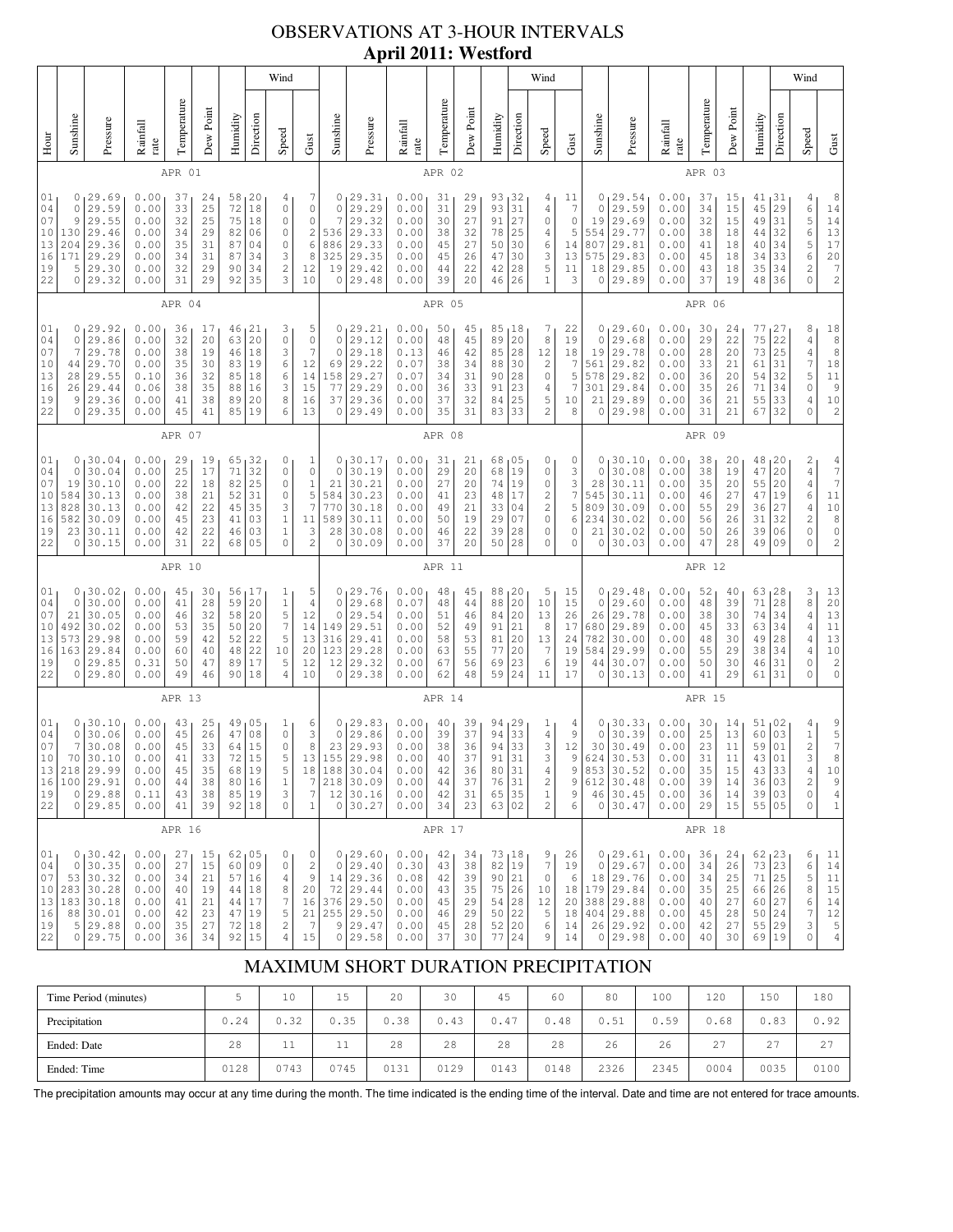# OBSERVATIONS AT 3-HOUR INTERVALS **April 2011: Westford**

|                                                | Wind                                                                                                                                                                                                                                                                                                                                                                                                                                                                                                    |                                                                         |                                                              |                                              |                                              |                                        |                                                                                        |                                                                                               |                                                                                                          |                                                              |                                                                                             |                                                              |                                                 |                                              | Wind                                                                                 |                                                            |                                                                                                             |                                                                                 |                                                                  |                                                                         |                                                                        |                                                 |                                              | Wind                                                             |                                                           |                                                                                       |                                                                                              |
|------------------------------------------------|---------------------------------------------------------------------------------------------------------------------------------------------------------------------------------------------------------------------------------------------------------------------------------------------------------------------------------------------------------------------------------------------------------------------------------------------------------------------------------------------------------|-------------------------------------------------------------------------|--------------------------------------------------------------|----------------------------------------------|----------------------------------------------|----------------------------------------|----------------------------------------------------------------------------------------|-----------------------------------------------------------------------------------------------|----------------------------------------------------------------------------------------------------------|--------------------------------------------------------------|---------------------------------------------------------------------------------------------|--------------------------------------------------------------|-------------------------------------------------|----------------------------------------------|--------------------------------------------------------------------------------------|------------------------------------------------------------|-------------------------------------------------------------------------------------------------------------|---------------------------------------------------------------------------------|------------------------------------------------------------------|-------------------------------------------------------------------------|------------------------------------------------------------------------|-------------------------------------------------|----------------------------------------------|------------------------------------------------------------------|-----------------------------------------------------------|---------------------------------------------------------------------------------------|----------------------------------------------------------------------------------------------|
| $H_{\text{out}}$                               | Sunshine                                                                                                                                                                                                                                                                                                                                                                                                                                                                                                | Pressure                                                                | Rainfall<br>rate                                             | Temperature                                  | Dew Point                                    | Humidity                               | Direction                                                                              | Speed                                                                                         | Gust                                                                                                     | Sunshine                                                     | Pressure                                                                                    | Rainfall<br>rate                                             | Temperature                                     | Dew Point                                    | Humidity                                                                             | Direction                                                  | Speed                                                                                                       | Gust                                                                            | Sunshine                                                         | Pressure                                                                | Rainfall<br>rate                                                       | Temperature                                     | Dew Point                                    | Humidity                                                         | Direction                                                 | Speed                                                                                 | $\mbox{Gust}$                                                                                |
|                                                |                                                                                                                                                                                                                                                                                                                                                                                                                                                                                                         |                                                                         |                                                              | APR 19                                       |                                              |                                        |                                                                                        |                                                                                               |                                                                                                          |                                                              |                                                                                             |                                                              | APR 20                                          |                                              |                                                                                      |                                                            |                                                                                                             |                                                                                 |                                                                  |                                                                         |                                                                        | APR 21                                          |                                              |                                                                  |                                                           |                                                                                       |                                                                                              |
| 01<br>04<br>07<br>10<br>13<br>16<br>19<br>22   | 0.00<br>0, 29.99<br>37<br>74 30<br>30<br>$\mathbf{1}$<br>$\circ$<br>30.02<br>0.00<br>34<br>28<br>78<br>31<br>$\mathbb O$<br>30.10<br>78<br>35<br>$\sqrt{2}$<br>0.00<br>26<br>58<br>33<br>30.15<br>25<br>58<br>33<br>$\epsilon$<br>694<br>0.00<br>39<br>$\sqrt{2}$<br>863<br>30.14<br>0.00<br>45<br>23<br>41<br>07<br>3<br>30.12<br>0.00<br>47<br>23<br>34<br>589<br>38<br>30.10<br>$\sqrt{2}$<br>19<br>0.00<br>44<br>24<br>45<br>01<br>30.13<br>0.00<br>41<br>24<br>50<br>03<br>$\mathbf{1}$<br>$\circ$ |                                                                         |                                                              |                                              |                                              |                                        | 5<br>$\,1$<br>6<br>10<br>$\boldsymbol{7}$<br>$\boldsymbol{7}$<br>$\boldsymbol{7}$<br>4 | $\circ$<br>5<br>21<br>7                                                                       | 0, 30.09<br>29.98<br>29.89<br>172 29.74<br>29.69<br>283 29.60<br>29.62<br>0 29.77                        | 0.00<br>0.00<br>0.18<br>0.00<br>0.00<br>0.00<br>0.00<br>0.00 | 40<br>38<br>37<br>41<br>41<br>44<br>46<br>46                                                | 22<br>25<br>34<br>36<br>34<br>41<br>43<br>39                 | 48<br>61<br>90<br>83 19<br>76<br>89<br>88<br>79 | 106<br>06<br>18<br>19<br>20<br>19<br>27      | 2<br>$\mathsf{O}\xspace$<br>$\sqrt{2}$<br>$\boldsymbol{7}$<br>5<br>5<br>$\,8\,$<br>6 | 5<br>3<br>$\overline{7}$<br>19<br>$1\,8$<br>16<br>18<br>12 | $\circ$<br>12<br>276<br>376<br>288<br>11<br>$\circ$                                                         | 0, 29.78<br>29.80<br>29.85<br>29.92<br>30.02<br>30.11<br>30.21<br>30.29         | 0.00<br>0.00<br>0.00<br>0.00<br>0.00<br>0.00<br>0.00<br>0.00     | 42<br>37<br>35<br>34<br>33<br>38<br>37<br>34                            | 33<br>29<br>24<br>26<br>25<br>27<br>27<br>30                           | 70<br>74<br>64<br>72<br>74<br>65<br>67<br>85 31 | 24<br>26<br>25<br>29<br>29<br>31<br>32       | 10<br>13<br>5<br>8<br>11<br>$\overline{7}$<br>11<br>$\mathbf{1}$ | 18<br>25<br>16<br>17<br>19<br>22<br>19<br>5               |                                                                                       |                                                                                              |
|                                                | APR 22                                                                                                                                                                                                                                                                                                                                                                                                                                                                                                  |                                                                         |                                                              |                                              |                                              |                                        |                                                                                        |                                                                                               |                                                                                                          |                                                              | APR 23                                                                                      |                                                              |                                                 |                                              |                                                                                      |                                                            |                                                                                                             |                                                                                 |                                                                  | APR 24                                                                  |                                                                        |                                                 |                                              |                                                                  |                                                           |                                                                                       |                                                                                              |
| 01<br>04<br>07<br>10<br>13<br>16<br>19<br>22   | 0<br>$\circ$<br>33<br>635<br>786<br>636<br>44<br>$\circ$                                                                                                                                                                                                                                                                                                                                                                                                                                                | 130.31<br>30.39<br>30.42<br>30.45<br>30.43<br>30.33<br>30.31<br>30.29   | 0.00<br>0.00<br>0.00<br>0.00<br>0.00<br>0.00<br>0.00<br>0.00 | 33<br>30<br>28<br>43<br>49<br>55<br>50<br>38 | 26<br>25<br>24<br>30<br>28<br>27<br>25<br>26 | 82<br>86<br>61<br>45<br>35<br>38<br>63 | 76 26<br>20<br>20<br>20<br>0 <sup>0</sup><br>0 <sub>0</sub><br>31<br>10                | $\circ$<br>$\circ$<br>$\circ$<br>$\mathbf{2}$<br>$\mathbf{2}$<br>$\mathbf{1}$<br>0<br>$\circ$ | 3<br>$\circ$<br>$\mathbb O$<br>8<br>7<br>8<br>4<br>$\circ$                                               | $\circ$<br>23<br>199<br>$\circ$                              | 0, 30, 27<br>30.15<br>30.11<br>29.98<br>104 29.88<br>350 29.81<br>$35 \mid 29.78$<br> 29.78 | 0.00<br>0.00<br>0.00<br>0.06<br>0.00<br>0.00<br>0.00<br>0.00 | 42<br>43<br>36<br>37<br>41<br>46<br>48<br>49    | 23<br>24<br>31<br>33<br>35<br>40<br>43<br>45 | 46, 17<br>47<br>83<br>85<br>79<br>81<br>81<br>85                                     | 19<br>17<br>18<br>19<br>18<br>19<br>20                     | 3<br>$\overline{4}$<br>10<br>$\overline{9}$<br>$\boldsymbol{7}$<br>8<br>7<br>6                              | 9<br>8<br>22<br>21<br>20<br>22<br>16<br>16                                      | $\circ$<br>58<br>302<br>418<br>515<br>76<br>$\circ$              | 0, 29.79<br>29.84<br>29.93<br>29.95<br>29.97<br>29.95<br>29.95<br>30.00 | 0.00<br>0.00<br>0.00<br>0.00<br>0.00<br>0.00<br>0.00<br>0.00           | 52<br>50<br>46<br>49<br>51<br>57<br>56<br>45    | 48<br>47<br>39<br>38<br>38<br>39<br>39<br>38 | 86<br>89<br>76<br>66<br>61<br>51<br>51<br>74                     | 121<br>30<br>34<br>35<br>01<br>01<br>02<br>04             | 5<br>3<br>$\sqrt{4}$<br>$\sqrt{4}$<br>$\mathbf 0$<br>3<br>$\mathbb O$<br>$\mathbf{0}$ | 14<br>$\overline{7}$<br>11<br>11<br>$\gamma$<br>$10$<br>6<br>$\circ$                         |
|                                                |                                                                                                                                                                                                                                                                                                                                                                                                                                                                                                         |                                                                         |                                                              | APR 25                                       |                                              |                                        |                                                                                        |                                                                                               |                                                                                                          |                                                              |                                                                                             |                                                              | APR 26                                          |                                              |                                                                                      |                                                            |                                                                                                             |                                                                                 | APR 27                                                           |                                                                         |                                                                        |                                                 |                                              |                                                                  |                                                           |                                                                                       |                                                                                              |
| 01<br>04<br>07<br>10<br>13<br>16<br>19<br>22   | 0<br>$\mathbb O$<br>54<br>629<br>953<br>62<br>14                                                                                                                                                                                                                                                                                                                                                                                                                                                        | 130.02<br>30.03<br>30.07<br>30.06<br>30.02<br>29.99<br>30.00<br>0 29.99 | 0.00<br>0.00<br>0.00<br>0.00<br>0.00<br>0.00<br>0.00<br>0.00 | 41<br>41<br>41<br>55<br>61<br>59<br>52<br>50 | 35<br>36<br>36<br>39<br>42<br>41<br>46<br>47 | 83<br>82<br>55<br>49<br>52<br>81<br>90 | 80 05<br>05<br>05<br>07<br>13<br>21<br>20<br>19                                        | 0<br>$\mathbb O$<br>$\mathbf{1}$<br>$\mathbb O$<br>$1\,$<br>$\mathbf{1}$<br>5<br>3            | $\mathbb O$<br>$\mathbb O$<br>$\ensuremath{\mathsf{3}}$<br>$\ensuremath{\mathsf{3}}$<br>9<br>5<br>8<br>6 | $\mathbb O$<br>14<br>91<br>84                                | 0, 29.96<br>29.88<br>29.91<br>29.93<br>109 29.92<br>29.89<br>0 29.85<br>0 29.88             | 0.07<br>0.00<br>0.00<br>0.00<br>0.00<br>0.00<br>1.04<br>0.00 | 50<br>49<br>50<br>51<br>53<br>55<br>53<br>57    | 48<br>48<br>49<br>50<br>52<br>52<br>51<br>55 | 93,08<br>95<br>95<br>96<br>95<br>90<br>94<br>93                                      | 08<br>08<br>08<br>08<br>03<br>09<br>30                     | 0<br>$\mathsf{O}\xspace$<br>$\mathsf{O}\xspace$<br>$\,1\,$<br>$\sqrt{2}$<br>$\sqrt{2}$<br>$\mathbf{1}$<br>8 | $\overline{c}$<br>$\,1$<br>3<br>3<br>6<br>8<br>5<br>16                          | $\overline{0}$<br>$\Omega$<br>79<br>541<br>302<br>596<br>67<br>0 | 29.84<br>29.82<br>29.86<br>29.88<br>29.83<br>29.75<br>29.70<br>29.64    | 0.18<br>0.00<br>0.00<br>0.00<br>0.00<br>0.00<br>0.00<br>0.00           | 56<br>55<br>58<br>66<br>73<br>80<br>77<br>72    | 55<br>53<br>55<br>61<br>62<br>64<br>61<br>61 | 96<br>92<br>92<br>84<br>67<br>58<br>58<br>69                     | 22<br>20<br>19<br>18<br>17<br>19<br>22<br>19              | 5<br>$\sqrt{4}$<br>5<br>5<br>$1\,$<br>6<br>12<br>$\overline{4}$                       | 10<br>14<br>$\mathsf 9$<br>12<br>10<br>15<br>20<br>18                                        |
|                                                |                                                                                                                                                                                                                                                                                                                                                                                                                                                                                                         |                                                                         |                                                              | APR 28                                       |                                              |                                        |                                                                                        |                                                                                               |                                                                                                          | APR 29                                                       |                                                                                             |                                                              |                                                 |                                              |                                                                                      |                                                            | APR 30                                                                                                      |                                                                                 |                                                                  |                                                                         |                                                                        |                                                 |                                              |                                                                  |                                                           |                                                                                       |                                                                                              |
| 01<br>04<br>07<br>10<br>13<br>16<br>19<br>2.2. | $\circ$<br>5<br>207<br>209<br>72<br>81<br>$\circ$                                                                                                                                                                                                                                                                                                                                                                                                                                                       | 0, 29.62<br>29.59<br>29.52<br>29.46<br>29.38<br>29.39<br>29.46<br>29.61 | 0.00<br>0.00<br>0.00<br>0.00<br>0.04<br>0.54<br>0.00<br>0.00 | 70<br>64<br>64<br>65<br>66<br>63<br>65<br>52 | 63<br>62<br>62<br>61<br>61<br>56<br>48<br>37 | 92<br>92<br>88<br>86<br>78<br>53<br>56 | 77,21<br>20<br>24<br>20<br>21<br>29<br>28<br>29                                        | 9<br>$7\phantom{.0}$<br>$\mathbb O$<br>7<br>11<br>14<br>$\overline{4}$<br>$\mathbf{1}$        | 22<br>15<br>$\circ$<br>13<br>28<br>25<br>16<br>13                                                        | $\circ$<br>165<br>234<br>102                                 | 0, 29.61<br>29.57<br>76 29.62<br>29.64<br>29.67<br>29.69<br>$35 \mid 29.76$<br>0 29.84      | 0.00<br>0.00<br>0.00<br>0.00<br>0.00<br>0.00<br>0.00<br>0.00 | 50<br>46<br>47<br>52<br>54<br>52<br>51<br>47    | 37<br>36<br>39<br>41<br>40<br>38<br>36<br>39 | 62,19<br>68<br>72<br>65<br>59<br>58<br>56<br>73                                      | 19<br>19<br>25<br>25<br>27<br>29<br>0 <sub>0</sub>         | 1<br>$\mathbb O$<br>$1\,$<br>$\ensuremath{\mathsf{3}}$<br>$\sqrt{2}$<br>$\sqrt{2}$<br>3<br>$\overline{c}$   | 4<br>$\overline{4}$<br>$\boldsymbol{7}$<br>9<br>9<br>14<br>11<br>$\overline{7}$ | $\circ$<br>81<br>200<br>967<br>652<br>90<br>$\circ$              | 0, 29.88<br>29.92<br>30.01<br>30.07<br>30.10<br>30.13<br>30.16<br>30.22 | 0.00<br>0.00<br>0.00<br>0.00<br>0.00<br>0.00<br>0.00<br>$0\,$ . $0\,0$ | 44<br>43<br>40<br>47<br>54<br>57<br>58<br>47    | 38<br>39<br>36<br>35<br>38<br>37<br>34<br>35 | 79<br>87<br>84<br>62<br>54<br>47<br>40<br>63                     | 131<br>35<br>35<br>0 <sub>0</sub><br>33<br>01<br>02<br>05 | 4<br>$\sqrt{2}$<br>$\,1\,$<br>$\sqrt{4}$<br>5<br>3<br>$\mathbb O$<br>$\Omega$         | $\frac{5}{8}$<br>$\mathsf{S}$<br>$1\,4$<br>$\mathfrak{g}$<br>12<br>$\,8\,$<br>$\mathfrak{S}$ |
|                                                |                                                                                                                                                                                                                                                                                                                                                                                                                                                                                                         |                                                                         |                                                              |                                              |                                              |                                        |                                                                                        |                                                                                               |                                                                                                          |                                                              |                                                                                             |                                                              |                                                 |                                              |                                                                                      |                                                            |                                                                                                             |                                                                                 |                                                                  |                                                                         |                                                                        |                                                 |                                              |                                                                  |                                                           |                                                                                       |                                                                                              |

### NOTES:

Units are: Temperature= °F, Wind=mph, Pressure=lnches Hg, Precipitation=inches.<br>Wind Direction: Directions are those from which the wind is blowing, indicated in tens of degrees<br>from true north: i.e., 09 for East, 18 for S

# WEATHER NOTES SUMMARY BY HOUR

|    |                                              |                                                    |                                                                              | Averages                                     |                                              | Resultant<br>Wind                            |                                                      |                                              |                                                      |  |
|----|----------------------------------------------|----------------------------------------------------|------------------------------------------------------------------------------|----------------------------------------------|----------------------------------------------|----------------------------------------------|------------------------------------------------------|----------------------------------------------|------------------------------------------------------|--|
| ä, | Hour                                         | Sunshine                                           | Pressure                                                                     | Temperature                                  | Dew Point                                    | Humidity                                     | Wind Speed                                           | Direction                                    | Speed                                                |  |
|    | 01<br>04<br>07<br>10<br>13<br>16<br>19<br>22 | $\circ$<br>0<br>27<br>347<br>476<br>322<br>27<br>0 | 29.863<br>29.848<br>29.877<br>29.888<br>29.870<br>29.833<br>29.843<br>29.880 | 41<br>39<br>38<br>43<br>47<br>49<br>47<br>43 | 31<br>31<br>31<br>33<br>33<br>34<br>34<br>33 | 69<br>74<br>76<br>68<br>61<br>59<br>61<br>71 | 3.4<br>3.2<br>3.2<br>4.8<br>4.7<br>4.1<br>3.6<br>2.5 | 23<br>24<br>24<br>24<br>26<br>26<br>24<br>25 | 2.2<br>2.2<br>1.7<br>2.3<br>2.3<br>1.8<br>2.1<br>1.4 |  |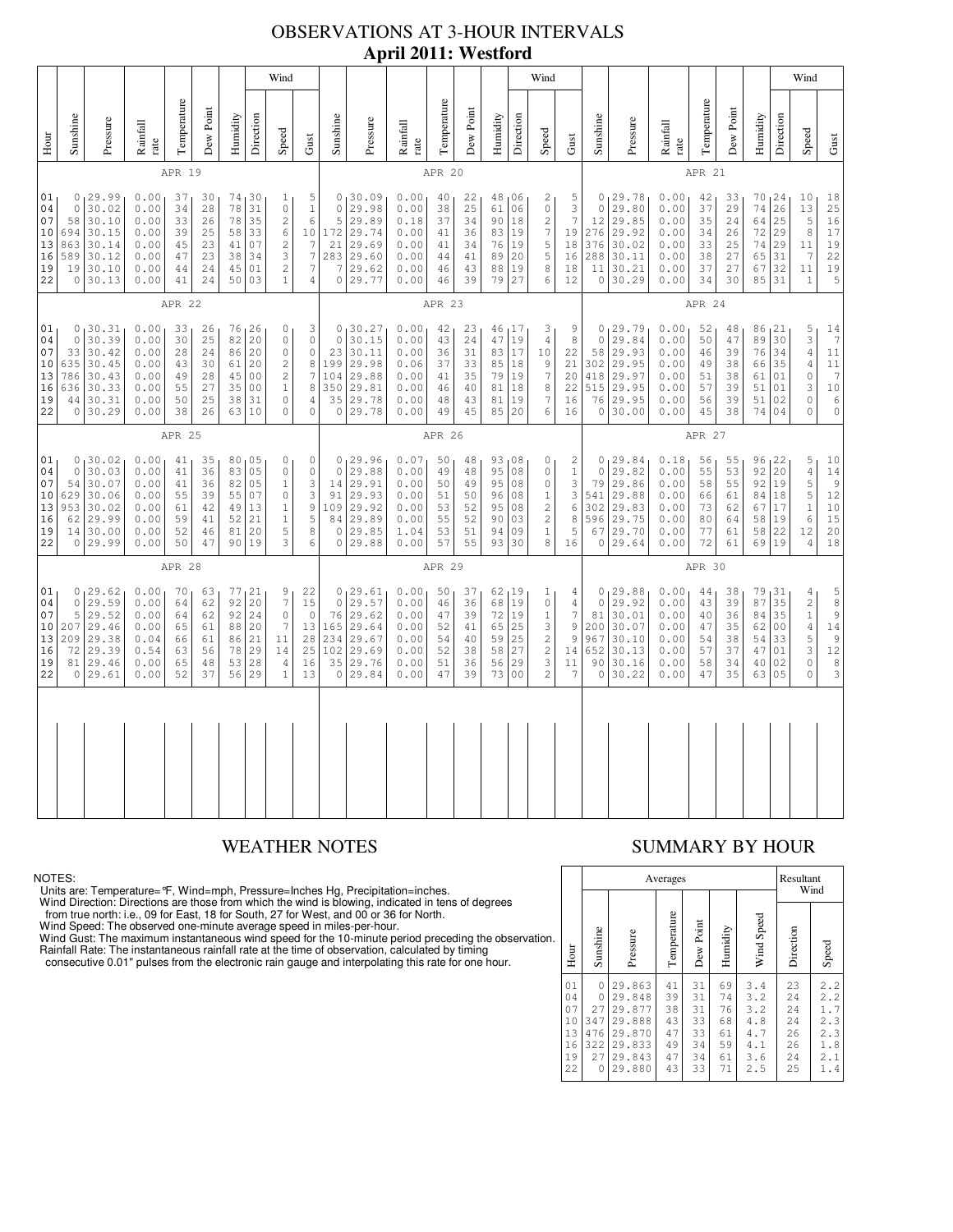### HOURLY PRECIPITATION (Water Equivalent) **April 2011: Westford**

| Date                                                                                     | A.M. Hour Ending at |      |      |                                                         |             |    |    |                     |                                 |      |    |      |                                                                                                                                           |           |      |           |    | P.M. Hour Ending at |    |              |    |                                                                                                                                                                               |    |        | Date                                                      |
|------------------------------------------------------------------------------------------|---------------------|------|------|---------------------------------------------------------|-------------|----|----|---------------------|---------------------------------|------|----|------|-------------------------------------------------------------------------------------------------------------------------------------------|-----------|------|-----------|----|---------------------|----|--------------|----|-------------------------------------------------------------------------------------------------------------------------------------------------------------------------------|----|--------|-----------------------------------------------------------|
|                                                                                          | 01                  | 02   | 0.3  | 04                                                      | 05          | 06 | 07 | 08                  | 09                              | 10   | 11 | 12   | 01                                                                                                                                        | 02        | 03   | 04        | 05 | 06                  | 07 | 08           | 09 | 10                                                                                                                                                                            | 11 | 12     |                                                           |
| 01<br>03<br>04                                                                           | 02 0.01<br>05 0.01  |      |      |                                                         |             |    |    |                     |                                 | 0.01 |    |      | $0.06$ 0.08 0.22 0.05 0.03<br>$0.020.050.120.090.100.090.110.070.050.010.02$                                                              |           |      |           |    | 0.010.01            |    |              |    |                                                                                                                                                                               |    |        | $0\,1$<br>$02$<br>03<br>04<br>05                          |
| 06<br>07<br>$0\,8$<br>09<br>10                                                           |                     |      |      |                                                         |             |    |    |                     |                                 | 0.01 |    | 0.01 |                                                                                                                                           |           |      |           |    |                     |    |              |    | $0.04$ 0.14 0.10 0.12 0.09                                                                                                                                                    |    | 0.0110 | $\begin{array}{c} 06 \\ 07 \end{array}$<br>$08$<br>09     |
| $1\,1$<br>12<br>13<br>15                                                                 |                     |      |      | 14 0.01 0.02 0.01 0.03 0.02                             | $0.09$ 0.03 |    |    | 0.40                | 0.030.130.04                    |      |    | 0.01 |                                                                                                                                           |           | 0.02 | 0.01      |    |                     |    | 0.030.050.01 |    |                                                                                                                                                                               |    |        | $\begin{array}{c} 11 \\ 12 \\ 13 \\ 14 \end{array}$<br>15 |
| 16<br>17<br>$1\,8$<br>19<br>20                                                           |                     |      |      | $0.01$   0.03   0.04   0.15   0.06   0.07   0.06   0.02 |             |    |    |                     | $0.07$ 0.10 0.23 0.23 0.14 0.02 |      |    |      |                                                                                                                                           | 0.0200.02 |      |           |    | 0.01                |    | 0.03         |    | 0.010.040.01<br>0.03<br>0.01                                                                                                                                                  |    |        | $\begin{array}{c} 16 \\ 17 \\ 18 \\ 19 \\ 20 \end{array}$ |
| $\begin{array}{c} 21 \\ 22 \end{array}$<br>$\begin{array}{c} 23 \\ 24 \end{array}$<br>25 |                     | 0.01 |      |                                                         |             |    |    |                     | 0.010.040.050.050.06            |      |    |      |                                                                                                                                           |           |      | 0.01      |    |                     |    |              |    | $0.02$   0.01   0.02   0.02   0.03   25                                                                                                                                       |    |        | $21$<br>$22$<br>$23$<br>$24$                              |
| 26<br>28<br>29<br>30                                                                     | 270.250.17          |      | 0.01 | 0.07 0.07 0.04 0.03 0.04 0.09 0.03<br>$0.48$ 0.02 0.02  |             |    |    | 0.01 0.03 0.20 0.12 |                                 | 0.01 |    |      | 0.03                                                                                                                                      |           |      | 0.04 0.09 |    |                     |    |              |    | $\begin{bmatrix} 0.01 & 0.10 & 0.14 & 0.06 & 0.04 & 0.38 & 0.28 & 26 \\ & & & & & & 27 \\ & & & & & & 28 \\ & & & & & & 28 \\ & & & & & & 29 \\ & & & & & & 30 \end{bmatrix}$ |    |        |                                                           |
|                                                                                          |                     |      |      |                                                         |             |    |    |                     |                                 |      |    |      | Sum 0.35 0.76 0.11 0.21 0.31 0.26 0.39 1.01 0.58 0.23 0.16 0.17 0.22 0.31 0.14 0.10 0.11 0.07 0.28 0.34 0.21 0.23 0.41 0.23 0.41 0.32 Sum |           |      |           |    |                     |    |              |    |                                                                                                                                                                               |    |        |                                                           |

During a frozen precipitation event, hourly precipitation totals may not be recorded. In this case, daily amounts are typically entered in the last column (hour ending at 12 A.M.)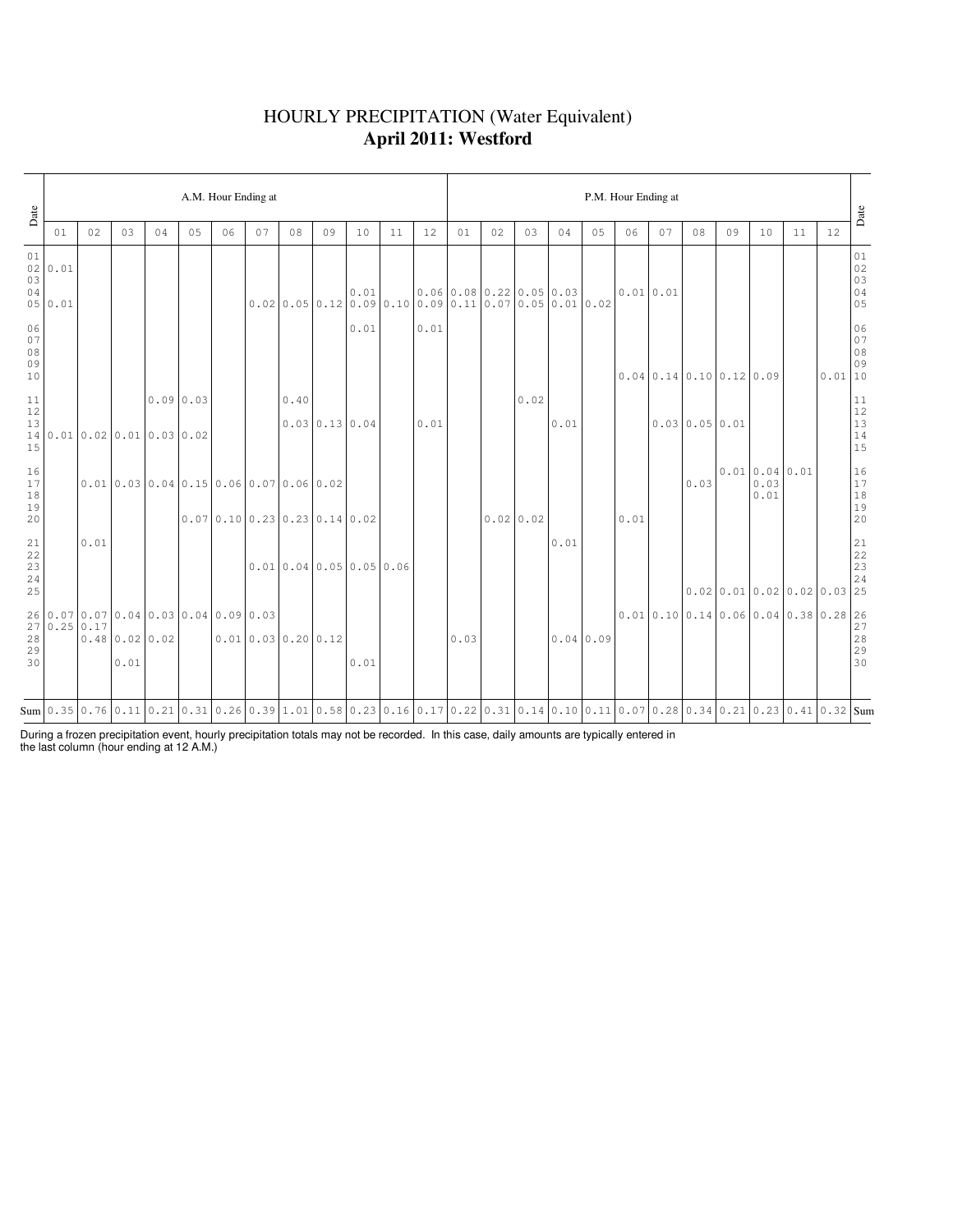### HOUR-BY-HOUR DATA **April 2011: Westford**